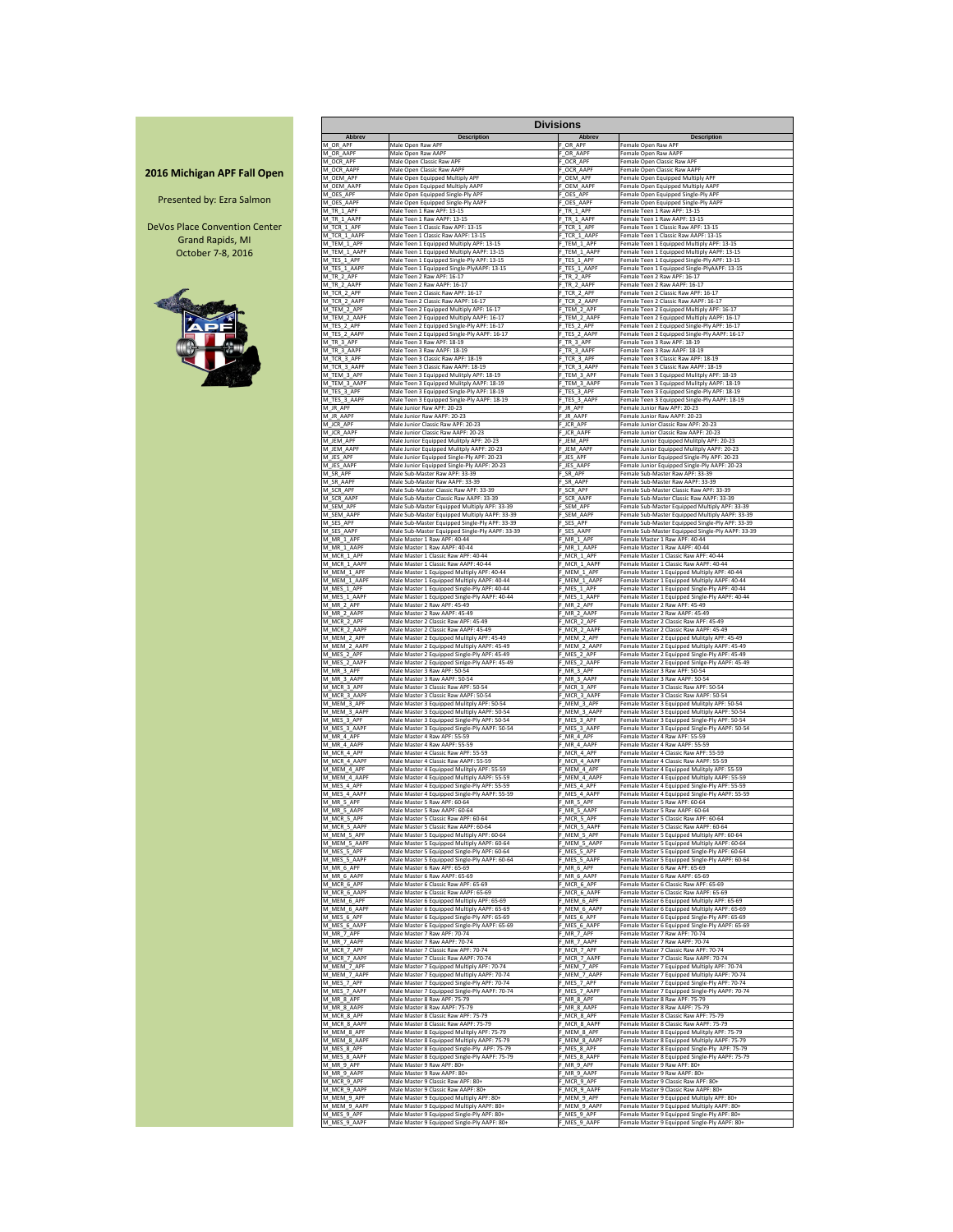### 7-Oct-16

| <b>Name</b>               | Age | <b>Div</b>     |       | $B Wt (Kg)$ WtCls $(Kg)$ | Glossbrenner | <b>Bench 1</b> | Bench <sub>2</sub> | <b>Bench 3</b> | <b>Best Bench</b> | Deadlift 1 | <b>Deadlift 2</b> | Deadlift 3     | <b>Best Deadlift</b> | <b>Push Pull Total</b> |          | Coeff Score   Age & Coeff | <b>PI-Div-WtCl</b> | Team                          |
|---------------------------|-----|----------------|-------|--------------------------|--------------|----------------|--------------------|----------------|-------------------|------------|-------------------|----------------|----------------------|------------------------|----------|---------------------------|--------------------|-------------------------------|
| Altman, Jacob             | 21  | M JCR APF      | 95.2  | 100                      | 0.5943       | 137.5          | 145                | $-150$         | 145               | 235        | 245               | $-257.5$       | 245                  | 390                    | 231.7770 | 0.0000                    | 1-M JCR APF-100    |                               |
| Crowder, Mark             |     | 25 M OR AAPF   | 88.6  | 90                       | 0.6173       | 120            | $-130$             | $-140$         | 120               | 180        | 192.5             | 205            | 205                  | 325                    | 200.6225 | 0.0000                    | 2-M OR AAPF-90     | <b>Precision Powerlifting</b> |
| Dorsey, Bryan             | 47  | M_MCR_2_APF    | 97.9  | 100                      | 0.5881       | 170            | 175                | 177.5          | 177.5             | 205        | 220               | 230            | 230                  | 407.5                  | 239.6304 | 259.2801                  | 1-M_MCR_2_APF-100  |                               |
| Dussia, Casie (aapf)      |     | 42 F MR 1 AAPF | 55.2  | 56                       | 1.0561       | 40             | 42.5               | 45             | 45                | 77.5       | 85                | 92.5           | 92.5                 | 137.5                  | 145.2138 | 148.1180                  | 1-F MR 1 AAPF-56   | <b>Team Repz</b>              |
| Dussia, Casie (apf)       |     | 42 F MR 1 APF  | 55.2  | 56                       | 1.0561       | 40             | 42.5               | 45             | 45                | 77.5       | 85                | 92.5           | 92.5                 | 137.5                  | 145.2138 | 148.1180                  | 1-F MR 1 APF-56    | <b>Team Repz</b>              |
| Frizzle, Adam             |     | 23 M JR AAPF   | 82.2  | 82.5                     | 0.6462       | 110            | $-112.5$           | $-112.5$       | 110               | 170        | 175               | $-177.5$       | 175                  | 285                    | 184.1528 | 0.0000                    | 1-M JR AAPF-82.5   | Iron Orr Strength             |
| Haras, Greg               |     | M JCR APF      | 104.8 | 110                      | 0.5711       | 137.5          | 145                | 157.5          | 157.5             | 247.5      | 260               | $-272.5$       | 260                  | 417.5                  | 238.4134 | 0.0000                    | 1-M_JCR_APF-110    |                               |
| Hartzell, Sean            |     | 36 M SR APF    | 98.4  | 100                      | 0.5854       | 145            | 155                | $-167.5$       | 155               | 215        | 227.5             | $\overline{0}$ | 227.5                | 382.5                  | 223.8964 | 0.0000                    | 1-M SR APF-100     | <b>Exile Barbell</b>          |
| Malcheff, Lawrence        |     | 43 M MR 1 AAPF | 153.1 | SHW                      | 0.5208       | 120            | 125                | $-132.5$       | 125               | 240        | 260               | 272.5          | 272.5                | 397.5                  | 206.9981 | 213.4151                  | 1-M MR 1 AAPF-SHW  |                               |
| Martin, Jeffrey (mast)    |     | 46 M MR 2 APF  | 107.6 | 110                      | 0.5661       | 167.5          | $-185$             | $-185$         | 167.5             | 250        | 272.5             | $-285$         | 272.5                | 440                    | 249.0840 | 266.0217                  | 1-M MR 2 APF-110   | Armaggedon                    |
| Martin, Jeffrey (open)    |     | 46 M OR APF    | 107.6 | 110                      | 0.5661       | 167.5          | $-185$             | $-185$         | 167.5             | 250        | 272.5             | $-285$         | 272.5                | 440                    | 249.0840 | 266.0217                  | 1-M OR APF-110     | Armaggedon                    |
| Price, Matthew            |     | M OCR AAPF     | 67.4  | 67.5                     | 0.7494       | $-127.5$       | $-132.5$           | $-132.5$       | $\Omega$          | 220        | $-230$            | $-230$         | 220                  | $\overline{0}$         | 0.0000   | 0.0000                    |                    |                               |
| Reed, C.J. (open)         |     | 36 M OR AAPF   | 81    | 82.5                     | 0.6524       | 140            | 145                | 150            | 150               | 212.5      | 227.5             | 235            | 235                  | 385                    | 251.1548 | 0.0000                    | 1-M OR AAPF-82.5   | <b>F3 Fitness</b>             |
| Reed, C.J. (submast)      |     | 36 M SR AAPF   | 81    | 82.5                     | 0.6524       | 140            | 145                | 150            | 150               | 212.5      | 227.5             | 235            | 235                  | 385                    | 251.1548 | 0.0000                    | 1-M SR AAPF-82.5   | <b>F3 Fitness</b>             |
| Smith, Jake               | 29  | M OR AAPF      | 74.7  | 75                       | 0.6906       | 87.5           | 95                 | $-102.5$       | 95                | 165        | 180               | 192.5          | 192.5                | 287.5                  | 198.5475 | 0.0000                    | 1-M OR AAPF-75     |                               |
| Soave, Angelica           |     | OR AAPF        | 72.4  | 75                       | 0.8563       | 57.5           | 60                 | 62.5           | 62.5              | 137.5      | 147.5             | $-150$         | 147.5                | 210                    | 179.8230 | 0.0000                    | 1-F OR AAPF-75     |                               |
| Swartz, Aaron (aapf_jr)   |     | 22 M OR AAPF   | 84    | 90                       | 0.6373       | 125            | 132.5              | $-137.5$       | 132.5             | 225        | $-235$            | 235            | 235                  | 367.5                  | 234.1894 | 0.0000                    | 1-M OR AAPF-90     |                               |
| Swartz, Aaron (aapf_open) |     | 22 M JR AAPF   | 84    | 90                       | 0.6373       | 125            | 132.5              | $-137.5$       | 132.5             | 225        | $-235$            | 235            | 235                  | 367.5                  | 234.1894 | 0.0000                    | 1-M JR AAPF-90     |                               |
| Swartz, Aaron (apf_jr)    |     | 22 M OR APF    | 84    | 90                       | 0.6373       | 125            | 132.5              | $-137.5$       | 132.5             | 225        | $-235$            | 235            | 235                  | 367.5                  | 234.1894 | 0.0000                    | 1-M OR APF-90      |                               |
| Swartz, Aaron (apf_open)  |     | 22 $M$ JR APF  | 84    | 90                       | 0.6373       | 125            | 132.5              | $-137.5$       | 132.5             | 225        | $-235$            | 235            | 235                  | 367.5                  | 234.1894 | 0.0000                    | 1-M JR APF-90      |                               |
| Tiano, Michael            |     | 15 M TR 1 APF  | 71.2  | 75                       | 0.7165       | 85             | 87.5               | $-92.5$        | 87.5              | 142.5      | 157.5             | 167.5          | 167.5                | 255                    | 182.6948 | 0.0000                    | 1-M TR 1 APF-75    |                               |
| Tompkins, Ray (aapf)      | 34  | M SR AAPF      | 109.2 | 110                      | 0.5637       | 162.5          | 170                | $-177.5$       | 170               | 237.5      | 250               | 260            | 260                  | 430                    | 242.3695 | 0.0000                    | 1-M SR AAPF-110    | <b>BlueLine Barbell Club</b>  |
| Tompkins, Ray (apf)       |     | 34 M SR APF    | 109.2 | 110                      | 0.5637       | 162.5          | 170                | $-177.5$       | 170               | 237.5      | 250               | 260            | 260                  | 430                    | 242.3695 | 0.0000                    | 1-M SR APF-110     | <b>BlueLine Barbell Club</b>  |
| Wasnich, Josiah           |     | 27 M OR AAPF   | 166.2 | SHW                      | 0.5116       | $-142.5$       | 150                | 160            | 160               | 215        | 230               | 242.5          | 242.5                | 402.5                  | 205.9170 | 0.0000                    | 1-M OR AAPF-SHW    | <b>Precision Powerlifting</b> |

| <b>Name</b>               | Age | <b>Div</b>          |       | BWt $(Kg)$ WtCls $(Kg)$ | Glossbrenner | <b>Bench 1</b> | <b>Bench 2</b> | Bench <sub>3</sub> | <b>Best Bench</b> | Deadlift 1 | Deadlift 2 | Deadlift 3 | <b>Best Deadlift</b> | <b>Push Pull Total</b> |          | Coeff Score   Age & Coeff | <b>PI-Div-WtCl</b> | <b>Team</b>                   |
|---------------------------|-----|---------------------|-------|-------------------------|--------------|----------------|----------------|--------------------|-------------------|------------|------------|------------|----------------------|------------------------|----------|---------------------------|--------------------|-------------------------------|
| Altman, Jacob             |     | 21 M JCR APF        | 95.2  | 100                     | 0.5943       | 303.13         | 319.67         | $-330.69$          | 319.67            | 518.08     | 540.13     | $-567.68$  | 540.13               | 859.79                 | 231.7770 | 0.0000                    | 1-M JCR APF-100    |                               |
| Crowder, Mark             |     | OR AAPF             | 88.6  | 90                      | 0.6173       | 264.55         | $-286.60$      | $-308.64$          | 264.55            | 396.83     | 424.39     | 451.94     | 451.94               | 716.50                 | 200.6225 | 0.0000                    | 2-M_OR_AAPF-90     | <b>Precision Powerlifting</b> |
| Dorsey, Bryan             |     | M MCR 2 APF         | 97.9  | 100                     | 0.5881       | 374.78         | 385.81         | 391.32             | 391.32            | 451.94     | 485.01     | 507.06     | 507.06               | 898.37                 | 239.6304 | 259.2801                  | 1-M MCR 2 APF-100  |                               |
| Dussia, Casie (aapf)      | 42  | MR 1 AAPF           | 55.2  | 56                      | 1.0561       | 88.18          | 93.70          | 99.21              | 99.21             | 170.86     | 187.39     | 203.93     | 203.93               | 303.13                 | 145.2138 | 148.1180                  | 1-F MR 1 AAPF-56   | <b>Team Repz</b>              |
| Dussia, Casie (apf)       |     | MR 1 APF            | 55.2  | 56                      | 1.0561       | 88.18          | 93.70          | 99.21              | 99.21             | 170.86     | 187.39     | 203.93     | 203.93               | 303.13                 | 145.2138 | 148.1180                  | 1-F_MR_1_APF-56    | <b>Team Repz</b>              |
| Frizzle, Adam             | 23  | M JR AAPF           | 82.2  | 82.5                    | 0.6462       | 242.51         | $-248.02$      | $-248.02$          | 242.51            | 374.78     | 385.81     | $-391.32$  | 385.81               | 628.31                 | 184.1528 | 0.0000                    | 1-M JR AAPF-82.5   | Iron Orr Strength             |
| Haras, Greg               | 22  | M_JCR_APF           | 104.8 | 110                     | 0.5711       | 303.13         | 319.67         | 347.22             | 347.22            | 545.64     | 573.20     | $-600.75$  | 573.20               | 920.42                 | 238.4134 | 0.0000                    | 1-M JCR APF-110    |                               |
| Hartzell, Sean            | 36  | M SR APF            | 98.4  | 100                     | 0.5854       | 319.67         | 341.71         | $-369.27$          | 341.71            | 473.99     | 501.55     | 0.00       | 501.55               | 843.26                 | 223.8964 | 0.0000                    | 1-M SR APF-100     | <b>Exile Barbell</b>          |
| Malcheff, Lawrence        | 43  | M MR 1 AAPF         | 153.1 | SHW                     | 0.5208       | 264.55         | 275.58         | $-292.11$          | 275.58            | 529.10     | 573.20     | 600.75     | 600.75               | 876.33                 | 206.9981 | 213.4151                  | 1-M MR 1 AAPF-SHW  |                               |
| Martin, Jeffrey (mast)    | 46  | MR <sub>2</sub> APF | 107.6 | 110                     | 0.5661       | 369.27         | $-407.85$      | $-407.85$          | 369.27            | 551.15     | 600.75     | $-628.31$  | 600.75               | 970.02                 | 249.0840 | 266.0217                  | 1-M_MR_2_APF-110   | Armaggedon                    |
| Martin, Jeffrey (open)    | 46  | M OR APF            | 107.6 | 110                     | 0.5661       | 369.27         | $-407.85$      | $-407.85$          | 369.27            | 551.15     | 600.75     | $-628.31$  | 600.75               | 970.02                 | 249.0840 | 266.0217                  | 1-M_OR_APF-110     | Armaggedon                    |
| Price, Matthew            |     | M OCR AAPF          | 67.4  | 67.5                    | 0.7494       | $-281.09$      | $-292.11$      | $-292.11$          | 0.00              | 485.01     | $-507.06$  | $-507.06$  | 485.01               | 0.00                   | 0.0000   | 0.0000                    |                    |                               |
| Reed, C.J. (open)         | 36  | M OR AAPF           | 81    | 82.5                    | 0.6524       | 308.64         | 319.67         | 330.69             | 330.69            | 468.48     | 501.55     | 518.08     | 518.08               | 848.77                 | 251.1548 | 0.0000                    | 1-M OR AAPF-82.5   | F3 Fitness                    |
| Reed, C.J. (submast)      | 36  | M_SR_AAPF           | 81    | 82.5                    | 0.6524       | 308.64         | 319.67         | 330.69             | 330.69            | 468.48     | 501.55     | 518.08     | 518.08               | 848.77                 | 251.1548 | 0.0000                    | 1-M SR AAPF-82.5   | F3 Fitness                    |
| Smith, Jake               | 29  | OR AAPF             | 74.7  | 75                      | 0.6906       | 192.90         | 209.44         | $-225.97$          | 209.44            | 363.76     | 396.83     | 424.39     | 424.39               | 633.82                 | 198.5475 | 0.0000                    | 1-M_OR_AAPF-75     |                               |
| Soave, Angelica           |     | OR AAPF             | 72.4  | 75                      | 0.8563       | 126.76         | 132.28         | 137.79             | 137.79            | 303.13     | 325.18     | $-330.69$  | 325.18               | 462.97                 | 179.8230 | 0.0000                    | 1-F_OR_AAPF-75     |                               |
| Swartz, Aaron (aapf_jr)   | 22  | M OR AAPF           | 84    | 90                      | 0.6373       | 275.58         | 292.11         | $-303.13$          | 292.11            | 496.04     | $-518.08$  | 518.08     | 518.08               | 810.19                 | 234.1894 | 0.0000                    | 1-M_OR_AAPF-90     |                               |
| Swartz, Aaron (aapf_open) | 22  | M JR AAPF           | 84    | 90                      | 0.6373       | 275.58         | 292.11         | $-303.13$          | 292.11            | 496.04     | $-518.08$  | 518.08     | 518.08               | 810.19                 | 234.1894 | 0.0000                    | 1-M JR AAPF-90     |                               |
| Swartz, Aaron (apf_jr)    |     | 22 M OR APF         | 84    | 90                      | 0.6373       | 275.58         | 292.11         | $-303.13$          | 292.11            | 496.04     | $-518.08$  | 518.08     | 518.08               | 810.19                 | 234.1894 | 0.0000                    | 1-M OR APF-90      |                               |
| Swartz, Aaron (apf_open)  |     | 22 M JR APF         | 84    | 90                      | 0.6373       | 275.58         | 292.11         | $-303.13$          | 292.11            | 496.04     | $-518.08$  | 518.08     | 518.08               | 810.19                 | 234.1894 | 0.0000                    | 1-M JR APF-90      |                               |
| Tiano, Michael            | 15  | M TR 1 APF          | 71.2  | 75                      | 0.7165       | 187.39         | 192.90         | $-203.93$          | 192.90            | 314.16     | 347.22     | 369.27     | 369.27               | 562.17                 | 182.6948 | 0.0000                    | 1-M TR 1 APF-75    |                               |
| Tompkins, Ray (aapf)      | 34  | <b>M_SR_AAPF</b>    | 109.2 | 110                     | 0.5637       | 358.25         | 374.78         | $-391.32$          | 374.78            | 523.59     | 551.15     | 573.20     | 573.20               | 947.98                 | 242.3695 | 0.0000                    | 1-M_SR_AAPF-110    | <b>BlueLine Barbell Club</b>  |
| Tompkins, Ray (apf)       | 34  | <b>M SR APF</b>     | 109.2 | 110                     | 0.5637       | 358.25         | 374.78         | $-391.32$          | 374.78            | 523.59     | 551.15     | 573.20     | 573.20               | 947.98                 | 242.3695 | 0.0000                    | 1-M SR APF-110     | <b>BlueLine Barbell Club</b>  |
| Wasnich, Josiah           |     | 27 M OR AAPF        | 166.2 | <b>SHW</b>              | 0.5116       | $-314.16$      | 330.69         | 352.74             | 352.74            | 473.99     | 507.06     | 534.62     | 534.62               | 887.35                 | 205.9170 | 0.0000                    | 1-M OR AAPF-SHW    | <b>Precision Powerlifting</b> |

#### 2016 Michigan APF Fall Open - Push Pull - Kg Results

# 2016 Michigan APF Fall Open - Push Pull - Lb Results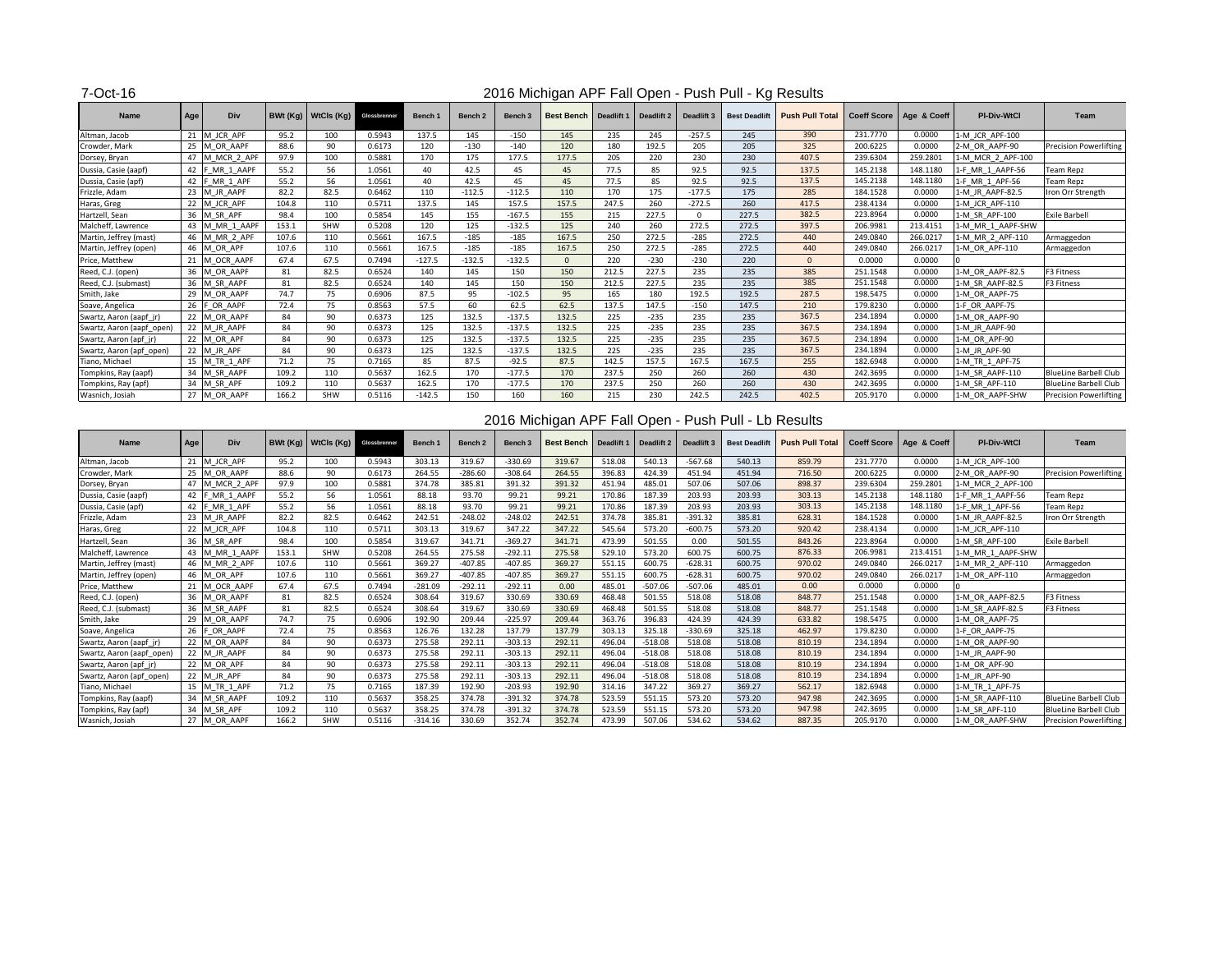| 7-Oct-16                                 | 2016 Michigan APF Fall Open - Bench Only - Kg Results |                 |                     |                     |              |         |                   |          |                      |                                                  |                                |                     |                              |                   |
|------------------------------------------|-------------------------------------------------------|-----------------|---------------------|---------------------|--------------|---------|-------------------|----------|----------------------|--------------------------------------------------|--------------------------------|---------------------|------------------------------|-------------------|
| <b>Name</b>                              | Age                                                   | <b>Div</b>      | DWL<br>$U_{\alpha}$ | www<br>$U_{\alpha}$ | Glossbrenner |         | Bench 1   Bench 2 | Bench 3  | best<br><b>Donoh</b> | $\overline{\mathtt{U}^{\mathtt{OCH}}\mathtt{I}}$ | Aye a<br>$C_{\alpha\alpha}$ ff | <b>PI-Div-WtCl</b>  | <b>Team</b>                  | <b>Notes</b>      |
| Albo, Anthony                            |                                                       | 22 M JR AAPF    | 107.3               | 110                 | 0.5667       | 165     | 170               | $-177.5$ | 170                  | 96.3305                                          | 0.0000                         | 1-M JR AAPF-110     | Marine City Muscle           |                   |
| Albo, Joshua                             |                                                       | 20 M JR AAPF    | 99.4                | 100                 | 0.5828       | 170     | 175               | $-177.5$ | 175                  | 101.9900                                         | 0.0000                         | 1-M JR AAPF-100     | Marine City Muscle           |                   |
| Albo, Tony                               |                                                       | 53 M MR 3 AAPF  | 117.9               | 125                 | 0.5536       | 157.5   | 167.5             | 177.5    | 177.5                | 98.2551                                          | 116.3341                       | 1-M MR 3 AAPF-125   | Marine City Muscle           |                   |
| Alder, Christopher (aapf) 47 M_MR_2_AAPF |                                                       |                 | 114.3               | 125                 | 0.5570       | 167.5   | 175               | $-182.5$ | 175                  | 97.4750                                          | 105.4680                       | 1-M_MR_2_AAPF-125   |                              |                   |
| Alder, Christopher (apf)                 |                                                       | 47 M_MR_2_APF   | 114.3               | 125                 | 0.5570       | 167.5   | 175               | $-182.5$ | 175                  | 97.4750                                          | 105.4680                       | 1-M_MR_2_APF-125    |                              |                   |
| Davis, Jasmine                           |                                                       | 23 $F$ JR APF   | 121.6               | <b>SHW</b>          | 0.6759       | 80      | 102.5             | 112.5    | 112.5                | 76.0331                                          | 0.0000                         | 1-F JR APF-SHW      |                              |                   |
| Gilbert, Cody                            |                                                       | 23 M_JR_AAPF    | 74.1                | 75                  | 0.6947       | 115     | $-120$            | 125      | 125                  | 86.8375                                          | 0.0000                         | 1-M JR AAPF-75      | Marine City Muscle           |                   |
| Higman, Jacob (aapf_bp)                  |                                                       | 20 M_JR_AAPF    | 67                  | 67.5                | 0.7532       | 107.5   | $-115$            | $-115$   | 107.5                | 80.9636                                          | 0.0000                         | 1-M_JR_AAPF-67.5    | <b>BlueLine Barbell Club</b> |                   |
| Higman, Jacob (apf_bp)                   |                                                       | 20 M JR APF     | 67                  | 67.5                | 0.7532       | 107.5   | $-115$            | $-115$   | 107.5                | 80.9636                                          | 0.0000                         | 1-M JR APF-67.5     | <b>BlueLine Barbell Club</b> |                   |
| Laduke, Amy                              |                                                       | 39 F_SR_AAPF    | 89.8                | 90                  | 0.7483       | 65      | 70                | $-75$    | 70                   | 52.3810                                          | 0.0000                         | 1-F SR AAPF-90      | Team Repz                    |                   |
| Mapes, Missy (bp)                        |                                                       | 58 F_MR_4_AAPF  | 60                  | 60                  | 0.9876       | 42.5    | 47.5              | $-50$    | 47.5                 | 46.9110                                          | 60.5621                        | 1-F_MR_4_AAPF-60    | Michigan Barbenders          |                   |
| Muskat, Taline (open)                    |                                                       | 39 $F$ OR AAPF  | 50.1                | 52                  | 1.1405       | 55      | 60                | 62.5     | 62.5                 | 71.2813                                          | 0.0000                         | 1-F OR AAPF-52      | Armaggedon                   |                   |
| Muskat, Taline (submast)                 |                                                       | 39 F_SR_AAPF    | 50.1                | 52                  | 1.1405       | 55      | 60                | 62.5     | 62.5                 | 71.2813                                          | 0.0000                         | 1-F SR AAPF-52      | Armaggedon                   |                   |
| Paredes, Kevin                           |                                                       | 26 M OR AAPF    | 103                 | 110                 | 0.5746       | $-92.5$ | 110               | $-117.5$ | 110                  | 63.2060                                          | 0.0000                         | 2-M OR AAPF-110     |                              |                   |
| Scott, Eric                              |                                                       | 28 M_OR_APF     | 108.3               | 110                 | 0.5650       | 192.5   | $-200$            | $-205$   | 192.5                | 108.7625                                         | 0.0000                         | 1-M_OR_APF-110      |                              |                   |
| Seatts, Tony                             |                                                       | 32 M_OR_APF     | 133.6               | 140                 | 0.5368       | 200     | 215               | 227.5    | 227.5                | 122.1220                                         | 0.0000                         | 1-M OR APF-140      |                              |                   |
| Sly, Cory                                |                                                       | 27 M OR AAPF    | 107.7               | 110                 | 0.5660       | 165     | 175               | $-182.5$ | 175                  | 99.0413                                          | 0.0000                         | 1-M OR AAPF-110     |                              |                   |
| Wetenhall, Jim                           |                                                       | 62 M_MEM_5_AAPF | 123.4               | 125                 | 0.5473       | 157.5   | $-162.5$          | $-162.5$ | 157.5                | 86.1998                                          | 120.0763                       | 1-M_MEM_5_AAPF-125  |                              |                   |
| Wetenhall, Kathy                         |                                                       | 63 F_MEM_5_AAPF | 81.9                | 82.5                | 0.7901       | 87.5    | 92.5              | 0        | 92.5                 | 73.0796                                          | 103.8461                       | 1-F_MEM_5_AAPF-82.5 |                              | Female Best Bench |
| Wilson, Mark                             |                                                       | 57 M MR 4 AAPF  | 124.8               | 125                 | 0.5457       | 160     | 177.5             | $-182.5$ | 177.5                | 96.8529                                          | 122.8094                       | 1-M MR 4 AAPF-125   |                              | Mens Best Bench   |

| <b>Name</b>               | Age | <b>Div</b>      | <b>BWt</b><br>(Kg) | <b>WtCls</b><br>(Kg) | Glossbrenner | Bench 1   |           | Bench $2 \mid$ Bench 3 | <b>Best</b><br><b>Bench</b> | <b>Coeff</b><br><b>Score</b> | Age &<br><b>Coeff</b> | <b>PI-Div-WtCl</b>  | <b>Team</b>                  | <b>Notes</b>      |
|---------------------------|-----|-----------------|--------------------|----------------------|--------------|-----------|-----------|------------------------|-----------------------------|------------------------------|-----------------------|---------------------|------------------------------|-------------------|
| Albo, Anthony             |     | 22 M JR AAPF    | 107.3              | 110                  | 0.5667       | 363.76    | 374.78    | $-391.32$              | 374.78                      | 96.3305                      | 0.0000                | 1-M JR AAPF-110     | Marine City Muscle           |                   |
| Albo, Joshua              |     | 20 M_JR_AAPF    | 99.4               | 100                  | 0.5828       | 374.78    | 385.81    | $-391.32$              | 385.81                      | 101.9900                     | 0.0000                | 1-M_JR_AAPF-100     | Marine City Muscle           |                   |
| Albo, Tony                |     | 53 M_MR_3_AAPF  | 117.9              | 125                  | 0.5536       | 347.22    | 369.27    | 391.32                 | 391.32                      | 98.2551                      | 116.3341              | 1-M_MR_3_AAPF-125   | Marine City Muscle           |                   |
| Alder, Christopher (aapf) |     | 47 M MR 2 AAPF  | 114.3              | 125                  | 0.5570       | 369.27    | 385.81    | $-402.34$              | 385.81                      | 97.4750                      | 105.4680              | 1-M_MR_2_AAPF-125   |                              |                   |
| Alder, Christopher (apf)  |     | 47 M_MR_2_APF   | 114.3              | 125                  | 0.5570       | 369.27    | 385.81    | $-402.34$              | 385.81                      | 97.4750                      | 105.4680              | 1-M_MR_2_APF-125    |                              |                   |
| Davis, Jasmine            |     | 23 $F$ JR APF   | 121.6              | <b>SHW</b>           | 0.6759       | 176.37    | 225.97    | 248.02                 | 248.02                      | 76.0331                      | 0.0000                | 1-F JR APF-SHW      |                              |                   |
| Gilbert, Cody             |     | 23 M_JR_AAPF    | 74.1               | 75                   | 0.6947       | 253.53    | -264.55   | 275.58                 | 275.58                      | 86.8375                      | 0.0000                | 1-M JR AAPF-75      | Marine City Muscle           |                   |
| Higman, Jacob (aapf_bp)   |     | 20 M_JR_AAPF    | 67                 | 67.5                 | 0.7532       | 236.99    | $-253.53$ | $-253.53$              | 236.99                      | 80.9636                      | 0.0000                | 1-M JR AAPF-67.5    | <b>BlueLine Barbell Club</b> |                   |
| Higman, Jacob (apf_bp)    |     | 20 M_JR_APF     | 67                 | 67.5                 | 0.7532       | 236.99    | $-253.53$ | $-253.53$              | 236.99                      | 80.9636                      | 0.0000                | 1-M JR APF-67.5     | <b>BlueLine Barbell Club</b> |                   |
| Laduke, Amy               |     | 39 F_SR_AAPF    | 89.8               | 90                   | 0.7483       | 143.30    | 154.32    | $-165.35$              | 154.32                      | 52.3810                      | 0.0000                | 1-F SR AAPF-90      | <b>Team Repz</b>             |                   |
| Mapes, Missy (bp)         |     | 58 F_MR_4_AAPF  | 60                 | 60                   | 0.9876       | 93.70     | 104.72    | $-110.23$              | 104.72                      | 46.9110                      | 60.5621               | 1-F MR 4 AAPF-60    | Michigan Barbenders          |                   |
| Muskat, Taline (open)     |     | 39 F_OR_AAPF    | 50.1               | 52                   | 1.1405       | 121.25    | 132.28    | 137.79                 | 137.79                      | 71.2813                      | 0.0000                | 1-F OR AAPF-52      | Armaggedon                   |                   |
| Muskat, Taline (submast)  |     | 39 F SR AAPF    | 50.1               | 52                   | 1.1405       | 121.25    | 132.28    | 137.79                 | 137.79                      | 71.2813                      | 0.0000                | 1-F SR AAPF-52      | Armaggedon                   |                   |
| Paredes, Kevin            |     | 26 M_OR_AAPF    | 103                | 110                  | 0.5746       | $-203.93$ | 242.51    | $-259.04$              | 242.51                      | 63.2060                      | 0.0000                | 2-M OR AAPF-110     |                              |                   |
| Scott, Eric               |     | 28 M_OR_APF     | 108.3              | 110                  | 0.5650       | 424.39    | $-440.92$ | $-451.94$              | 424.39                      | 108.7625                     | 0.0000                | 1-M OR APF-110      |                              |                   |
| Seatts, Tony              |     | 32 M_OR_APF     | 133.6              | 140                  | 0.5368       | 440.92    | 473.99    | 501.55                 | 501.55                      | 122.1220                     | 0.0000                | 1-M_OR_APF-140      |                              |                   |
| Sly, Cory                 |     | 27 M OR AAPF    | 107.7              | 110                  | 0.5660       | 363.76    | 385.81    | $-402.34$              | 385.81                      | 99.0413                      | 0.0000                | 1-M OR AAPF-110     |                              |                   |
| Wetenhall, Jim            |     | 62 M_MEM_5_AAPF | 123.4              | 125                  | 0.5473       | 347.22    | $-358.25$ | $-358.25$              | 347.22                      | 86.1998                      | 120.0763              | 1-M MEM 5 AAPF-125  |                              |                   |
| Wetenhall, Kathy          |     | 63 F_MEM_5_AAPF | 81.9               | 82.5                 | 0.7901       | 192.90    | 203.93    | 0.00                   | 203.93                      | 73.0796                      | 103.8461              | 1-F_MEM_5_AAPF-82.5 |                              | Female Best Bench |
| Wilson, Mark              |     | 57 M_MR_4_AAPF  | 124.8              | 125                  | 0.5457       | 352.74    | 391.32    | $-402.34$              | 391.32                      | 96.8529                      | 122.8094              | 1-M_MR_4_AAPF-125   |                              | Mens Best Bench   |

## 2016 Michigan APF Fall Open - Bench Only - Lb Results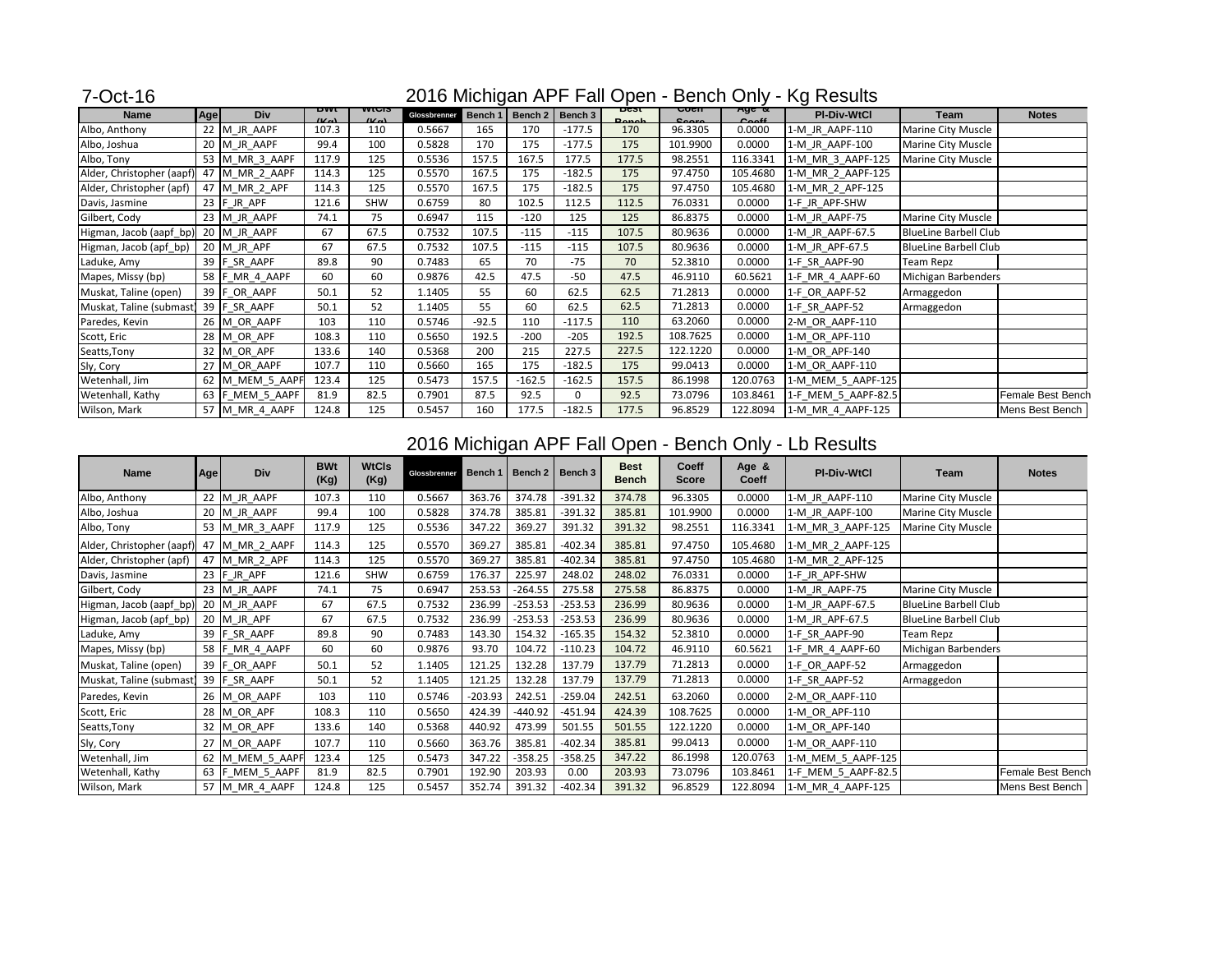## 7-Oct-16

| <b>Name</b>                   | <b>Agel</b> | <b>Div</b>     | <b>BWt</b><br>(Kg) | <b>WtCls</b><br>(Kg) | Glossbrenner | Deadlift |          | Deadlift 2 Deadlift 3 | <b>Best</b><br><b>Deadlift</b> | <b>Coeff</b><br><b>Score</b> | Age &<br><b>Coeff</b> | <b>PI-Div-WtCl</b>            | <b>Team</b>                                     | <b>Notes</b>                |
|-------------------------------|-------------|----------------|--------------------|----------------------|--------------|----------|----------|-----------------------|--------------------------------|------------------------------|-----------------------|-------------------------------|-------------------------------------------------|-----------------------------|
| Allen, William (aapf)         |             | 70 M MR 7 AAPF | 80.8               | 82.5                 | 0.6535       | 125      | 137.5    | 145                   | 145                            | 94.7503                      | 155.8642              | 1-M MR 7 AAPF-82.5 Armaggedon |                                                 |                             |
| Allen, William (apf)          |             | 70 M_MR_7_APF  | 80.8               | 82.5                 | 0.6535       | 125      | 137.5    | 145                   | 145                            | 94.7503                      | 155.8642              | 1-M MR 7 APF-82.5             | Armaggedon                                      |                             |
| Enners, Tina (mast2)          |             | 47 F_MR_2_AAPF | 82                 | 82.5                 | 0.7895       | 112.5    | $-132.5$ | $-132.5$              | 112.5                          | 88.8131                      | 96.0958               | 1-F MR 2 AAPF-82.5            | <b>BlueLine Barbell Club</b>                    |                             |
| Enners, Tina (open)           |             | 47 F OR AAPF   | 82                 | 82.5                 | 0.7895       | 112.5    | $-132.5$ | $-132.5$              | 112.5                          | 88.8131                      | 96.0958               | 1-F OR AAPF-82.5              | <b>BlueLine Barbell Club</b>                    |                             |
| Fuciarelli, Robert            |             | 42 M OR APF    | 90                 | 90                   | 0.6119       | 282.5    | $-300$   | $-300$                | 282.5                          | 172.8476                     | 176.3046              | 1-M OR APF-90                 |                                                 |                             |
| Higman, Jacob (aapf_dl)       |             | 20 M JR AAPF   | 67                 | 67.5                 | 0.7532       | 192.5    | 200      | $-205$                | 200                            | 150.6300                     | 0.0000                | 1-M JR AAPF-67.5              | <b>BlueLine Barbell Club</b>                    |                             |
| Higman, Jacob (apf_dl)        |             | 20 M JR APF    | 67                 | 67.5                 | 0.7532       | 192.5    | 200      | $-205$                | 200                            | 150.6300                     | 0.0000                | 1-M JR APF-67.5               | <b>BlueLine Barbell Club</b>                    |                             |
| Kozle, Amy (mast)             |             | 43 F_MR_1_APF  | 59.3               | 60                   | 0.9970       | 145      | 150      | 155                   | 155                            | 154.5273                     | 159.3176              | 1-F_MR_1_APF-60               | <b>Bulletproof Sports</b>                       | <b>Female Best Deadlift</b> |
| Kozle, Amy (open)             |             | 43 $F$ OR APF  | 59.3               | 60                   | 0.9970       | 145      | 150      | 155                   | 155                            | 154.5273                     | 159.3176              | 1-F OR APF-60                 | <b>Bulletproof Sports</b>                       |                             |
| Lindsay, Chris (open_aapf)    |             | 39 M OR AAPF   | 55.3               | 56                   | 0.9044       | 190      | 200      | 210                   | 210                            | 189.9135                     | 0.0000                | 1-M OR AAPF-56                | <b>BlueLine Barbell Club Male Best Deadlift</b> |                             |
| Lindsay, Chris (open_apf)     |             | 39 M_OR_APF    | 55.3               | 56                   | 0.9044       | 190      | 200      | 210                   | 210                            | 189.9135                     | 0.0000                | 1-M_OR_APF-56                 | <b>BlueLine Barbell Club</b>                    |                             |
| Lindsay, Chris (submast_aapf) |             | 39 M SR AAPF   | 55.3               | 56                   | 0.9044       | 190      | 200      | 210                   | 210                            | 189.9135                     | 0.0000                | 1-M SR AAPF-56                | <b>BlueLine Barbell Club</b>                    |                             |
| Lindsay, Chris (submast_apf)  |             | 39 M SR APF    | 55.3               | 56                   | 0.9044       | 190      | 200      | 210                   | 210                            | 189.9135                     | 0.0000                | 1-M SR APF-56                 | <b>BlueLine Barbell Club</b>                    |                             |
| Mapes, Missy (dl)             |             | 58 F MR 4 AAPF | 60                 | 60                   | 0.9876       | 102.5    | $-110$   | 110                   | 110                            | 108.6360                     | 140.2491              | 1-F_MR_4_AAPF-60              | Michigan Barbenders                             |                             |

## 2016 Michigan APF Fall Open - Deadlift Only - Lb Results

| <b>Name</b>                   | Age | <b>Div</b>     | <b>BWt</b><br>(Kg) | <b>WtCls</b><br>(Kg) | Glossbrenner |        |           | Deadlift Deadlift 2 Deadlift 3 | <b>Best</b><br><b>Deadlift</b> | <b>Coeff</b><br><b>Score</b> | Age &<br><b>Coeff</b> | <b>PI-Div-WtCl</b>            | Team                                     | <b>Notes</b>                |
|-------------------------------|-----|----------------|--------------------|----------------------|--------------|--------|-----------|--------------------------------|--------------------------------|------------------------------|-----------------------|-------------------------------|------------------------------------------|-----------------------------|
| Allen, William (aapf)         |     | 70 M_MR_7_AAPF | 80.8               | 82.5                 | 0.6535       | 275.58 | 303.13    | 319.67                         | 319.67                         | 94.7503                      | 155.8642              | 1-M_MR_7_AAPF-82.5 Armaggedon |                                          |                             |
| Allen, William (apf)          |     | 70 M_MR_7_APF  | 80.8               | 82.5                 | 0.6535       | 275.58 | 303.13    | 319.67                         | 319.67                         | 94.7503                      | 155.8642              | 1-M MR 7 APF-82.5             | Armaggedon                               |                             |
| Enners, Tina (mast2)          |     | 47 F MR 2 AAPF | 82                 | 82.5                 | 0.7895       | 248.02 | $-292.11$ | $-292.11$                      | 248.02                         | 88.8131                      | 96.0958               | 1-F MR 2 AAPF-82.5            | BlueLine Barbell Club                    |                             |
| Enners, Tina (open)           |     | 47 FOR AAPF    | 82                 | 82.5                 | 0.7895       | 248.02 | $-292.11$ | $-292.11$                      | 248.02                         | 88.8131                      | 96.0958               | 1-F OR AAPF-82.5              | <b>BlueLine Barbell Club</b>             |                             |
| Fuciarelli, Robert            |     | 42 M_OR_APF    | 90                 | 90                   | 0.6119       | 622.80 | $-661.38$ | $-661.38$                      | 622.80                         | 172.8476                     | 176.3046              | 1-M OR APF-90                 |                                          |                             |
| Higman, Jacob (aapf_dl)       |     | 20 M JR AAPF   | 67                 | 67.5                 | 0.7532       | 424.39 | 440.92    | $-451.94$                      | 440.92                         | 150.6300                     | 0.0000                | 1-M JR AAPF-67.5              | <b>BlueLine Barbell Club</b>             |                             |
| Higman, Jacob (apf_dl)        |     | $20$ M JR APF  | 67                 | 67.5                 | 0.7532       | 424.39 | 440.92    | $-451.94$                      | 440.92                         | 150.6300                     | 0.0000                | 1-M JR APF-67.5               | <b>BlueLine Barbell Club</b>             |                             |
| Kozle, Amy (mast)             |     | 43 F MR 1 APF  | 59.3               | 60                   | 0.9970       | 319.67 | 330.69    | 341.71                         | 341.71                         | 154.5273                     | 159.3176              | 1-F MR 1 APF-60               | <b>Bulletproof Sports</b>                | <b>Female Best Deadlift</b> |
| Kozle, Amy (open)             |     | 43 $F$ OR APF  | 59.3               | 60                   | 0.9970       | 319.67 | 330.69    | 341.71                         | 341.71                         | 154.5273                     | 159.3176              | 1-F OR APF-60                 | <b>Bulletproof Sports</b>                |                             |
| Lindsay, Chris (open_aapf)    |     | 39 M_OR_AAPF   | 55.3               | 56                   | 0.9044       | 418.87 | 440.92    | 462.97                         | 462.97                         | 189.9135                     | 0.0000                | 1-M_OR_AAPF-56                | BlueLine Barbell Club Male Best Deadlift |                             |
| Lindsay, Chris (open_apf)     |     | 39 M OR APF    | 55.3               | 56                   | 0.9044       | 418.87 | 440.92    | 462.97                         | 462.97                         | 189.9135                     | 0.0000                | 1-M_OR_APF-56                 | <b>BlueLine Barbell Club</b>             |                             |
| Lindsay, Chris (submast_aapf) |     | 39 M SR AAPF   | 55.3               | 56                   | 0.9044       | 418.87 | 440.92    | 462.97                         | 462.97                         | 189.9135                     | 0.0000                | 1-M_SR_AAPF-56                | <b>BlueLine Barbell Club</b>             |                             |
| Lindsay, Chris (submast_apf)  |     | 39 M SR APF    | 55.3               | 56                   | 0.9044       | 418.87 | 440.92    | 462.97                         | 462.97                         | 189.9135                     | 0.0000                | 1-M SR APF-56                 | <b>BlueLine Barbell Club</b>             |                             |
| Mapes, Missy (dl)             |     | 58 F_MR_4_AAPF | 60                 | 60                   | 0.9876       | 225.97 | $-242.51$ | 242.51                         | 242.51                         | 108.6360                     | 140.2491              | 1-F MR 4 AAPF-60              | Michigan Barbenders                      |                             |

# 2016 Michigan APF Fall Open - Deadlift Only - Kg Results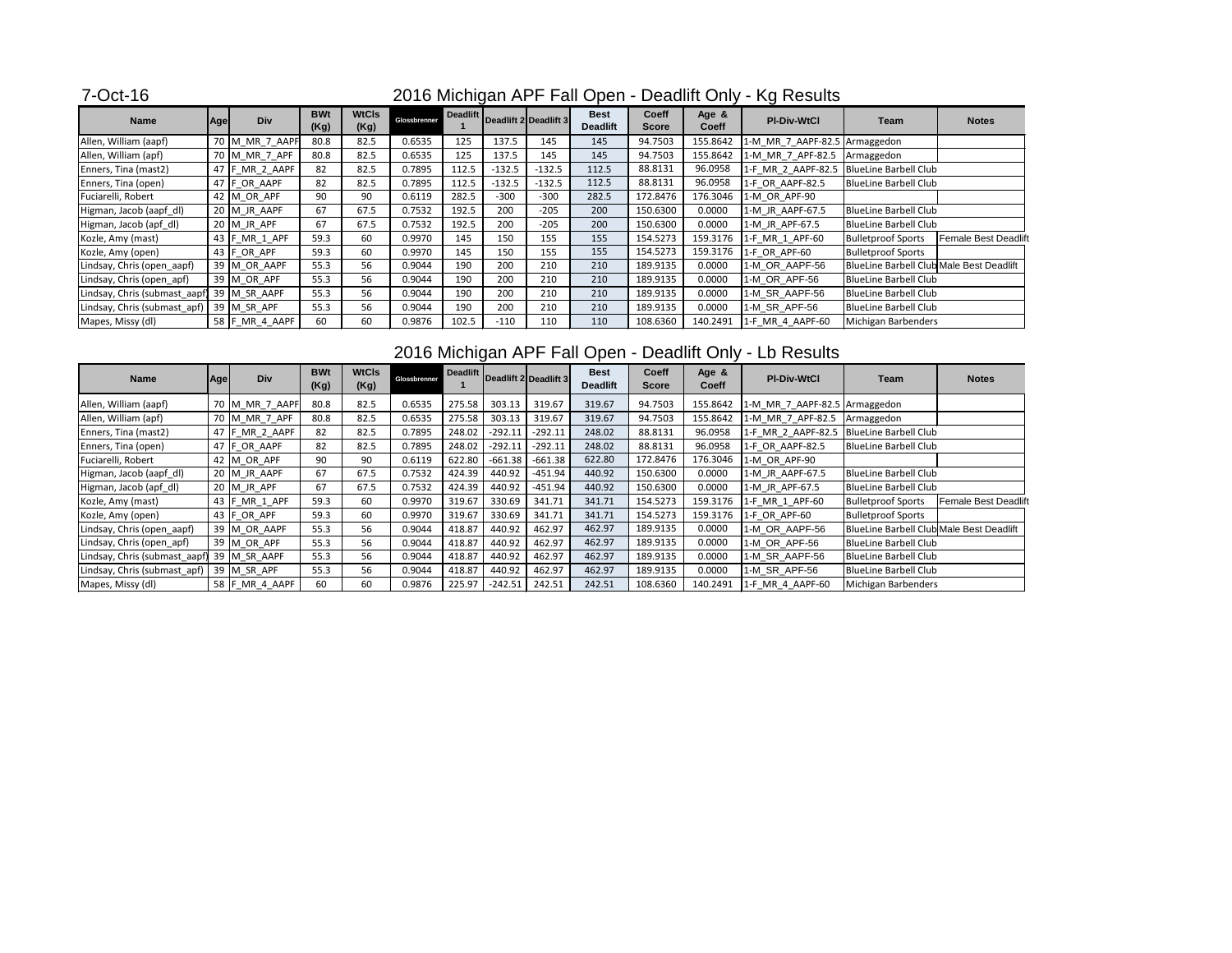#### 8-Oct-16

| <b>Name</b>                                         | <b>Div</b>                       | BWt (Kg)       | WtCls (Kg)   | Glossbrenner | <b>Squat</b>     | Squat           | Squat 3              | <b>Best Squat</b> | Bench '           | <b>Bench 2</b>    | <b>Bench 3</b>    | <b>Best Bench</b> | Sub Total      | Deadlift 1      | Deadlift 2        | Deadlift 3           | <b>Best Deadlift</b> | <b>PL Total</b>   | <b>Coeff Score</b> | Age & Coeff      | <b>PI-Div-WtCl</b>                    | Team                                                         | <b>Notes</b>                      |
|-----------------------------------------------------|----------------------------------|----------------|--------------|--------------|------------------|-----------------|----------------------|-------------------|-------------------|-------------------|-------------------|-------------------|----------------|-----------------|-------------------|----------------------|----------------------|-------------------|--------------------|------------------|---------------------------------------|--------------------------------------------------------------|-----------------------------------|
| Adams, Lindsey                                      | 30 F OR AAPF                     | -89            | -90          | 0.75         | 115              | 125             | 130                  | 130               | 60                | 67.5              | $-72.5$           | 67.5              | 197.5          | 127.5           | 137.5             | 145                  | 145                  | 342.5             | 257.58             | 0.00             | 1-F OR AAPF-90                        | <b>Blueline Barbell Club</b>                                 |                                   |
| Anderson, Rick<br>Bryant, Thomas                    | 61 M MES 5 APF<br>21 M OCR APF   | 59.3<br>116.6  | 60<br>125    | 0.84<br>0.55 | 120<br>275       | $-122.5$<br>285 | $\Omega$<br>-300     | 120<br>285        | 82.5<br>150       | 85<br>160         | 87.5<br>$-167.5$  | 87.5<br>160       | 207.5          | 122.5<br>252.5  | 132.5<br>265      | $-137.5$<br>$-272.5$ | 132.5<br>265         | 340<br>710        | 286.43<br>393.70   | 391.27<br>0.00   | 1-M MES 5 APF-60<br>1-M OCR APF-125   |                                                              |                                   |
| Charneski, Huntei                                   | 25 M OR AAPF                     | 117.6          | 125          | 0.55         | 182.5            | 200             | 212.5                | 212.5             | 157.5             | 170               | $-172.5$          | 170               | 445<br>382.5   | 227.5           | 235               | 240                  | 240                  | 622.5             | 344.49             | 0.00             | 2-M OR AAPF-125                       | <b>Freak Faktory</b>                                         |                                   |
| Davis, Dillon                                       | 22 M JR AAPF                     | 80.5           | 82.5         | 0.66         | -75              | 75              | . വ                  | 75                | 110               | 125               | $-137.5$          | 125               | 200            | 75              |                   |                      | 75                   | 275               | 180.14             | 0.00             | 2-M JR AAPF-82.5                      | Blueline Barbell Club                                        |                                   |
| Dunbar, Brandon                                     | 34 M OEM APF                     | 97.2           | 100          | 0.59         | $-320$           | -320            | -320                 |                   | 275               |                   |                   |                   |                | 227.5           |                   |                      |                      |                   | 0.00               | 0.00             |                                       |                                                              |                                   |
| Dunn, Dakota<br>Emeott, David                       | 22 M OCR AAPF<br>47 M MEM 3 APF  | 116.5<br>97.1  | 125<br>100   | 0.55<br>0.59 | 167.5<br>260     | 185<br>272.5    | $-192.5$<br>-290     | 185<br>272.5      | 120<br>177.5      | 132.5<br>190      | $-137.5$<br>200   | 132.5<br>200      | 317.5<br>472.5 | 200<br>227.5    | 220<br>$-247.5$   | 227.5<br>247.5       | 227.5<br>247.5       | 545<br>720        | 302.26<br>423.97   | 0.00<br>458.74   | 1-M OCR AAPF-125<br>1-M MEM 3 APF-100 | <b>Strength Beyond</b><br><b>XXX Powerlifting</b>            | Male Best Equipped Heavyweight    |
| Estrada, Jonathor                                   | 19 M TR 3 AAPF                   | 98.8           | 100          | 0.58         | 102.5            | 107.5           | $-127.5$             | 107.5             | 112.5             | -140              | $-140$            | 112.5             | 220            | 142.5           | 155               | 182.5                | 182.5                | 402.5             | 235.18             | 0.00             | 1-M TR 3 AAPF-100                     |                                                              |                                   |
| Fuga, Gina (aapf)                                   | 22 F JCR AAPF                    | 76.6           | 82.5         | 0.82         | 95               | $-100$          | 107.5                | 107.5             | 52.5              | -60               | -60               | 52.5              | 160            | 125             | 135               | 145                  | 145                  | 305               | 251.49             | 0.00             | 1-F JCR AAPF-82.5                     | <b>Michigan BarBenders</b>                                   |                                   |
| Fuga, Gina (apf)                                    | 22 F JCR APF                     | 76.6           | 82.5         | 0.82         | 95               | $-100$          | 107.5                | 107.5             | 52.5              | -60               | -60               | 52.5              | 160            | 125             | 135               | 145                  | 145                  | 305               | 251.49             | 0.00             | 1-F JCR APF-82.5                      | Michigan BarBenders                                          |                                   |
| Giacobbi, Stephen                                   | 23 M JCR AAPF                    | 116.6<br>97    | 125          | 0.55         | 162.5            | 175             | 190                  | 190               | 110               | 125               | $-130$            | 125               | 315            | 172.5           | 192.5             | 205                  | 205                  | 520               | 288.34             | 0.00             | 1-M JCR AAPF-125                      |                                                              |                                   |
| Gilfus, Zachary (aapf)<br>Gilfus, Zachary (apf)     | 23 M JCR AAPF<br>23 M JCR APF    | 97             | 100<br>100   | 0.59<br>0.59 | 227.5<br>227.5   | 237.5<br>237.5  | -250<br>-250         | 237.5<br>237.5    | 132.5<br>132.5    | 137.5<br>137.5    | 142.5<br>142.5    | 142.5<br>142.5    | 380<br>380     | 227.5<br>227.5  | 240<br>240        | 250<br>250           | 250<br>250           | 630<br>630        | 371.13<br>371.13   | 0.00<br>0.00     | 1-M JCR AAPF-100<br>1-M JCR APF-100   | Armageddon<br>Armageddon                                     |                                   |
| Goethals, Daniel                                    | 35 M SCR AAPF                    | 87.8           | 90           | 0.62         | 175              | 185             | 187.5                | 187.5             | 130               | $-137.5$          | 140               | 140               | 327.5          | 210             | 227.5             | 235                  | 235                  | 562.5             | 349.03             | 0.00             | 1-M SCR AAPF-90                       | <b>Traverse City Barbell Club</b>                            |                                   |
| Halpin, Timothy                                     | 28 M OCR AAPF                    | 131.9          | 140          | 0.54         | 185              | 192.5           | 205                  | 205               | 100               | 110               | $-122.5$          | 110               | 315            | 260             | 275               | $-285$               | 275                  | 590               | 318.04             | 0.00             | 1-M OCR AAPF-140                      | <b>Unreal Fitness</b>                                        |                                   |
| Handwerk, Adam                                      | 33 M SCR AAPF                    | 93.2           | 100          | 0.60         | 172.5            | 180             | 187.5                | 187.5             | 130               | 140               | -145              | 140               | 327.5          | 207.5           | 220               | 227.5                | 227.5                | 555               | 333.36             | 0.00             | 1-M SCR AAPF-100                      | Traverse City Barbell Club                                   |                                   |
| Harris, Michelle<br>Hazel, Allison                  | 37 F OR APF<br>22 F JCR AAPF     | 74<br>70.6     | 75<br>75     | 0.84<br>0.87 | 120<br>107.5     | 127.5<br>115    | 135<br>122.5         | 135<br>122.5      | -70<br>70         | -75<br>75         | 75<br>-80         | 75<br>80          | 210<br>202.5   | 165<br>137.5    | 170<br>147.5      | $-172.5$<br>$-155$   | 170<br>147.5         | <b>380</b><br>350 | 320.59<br>304.94   | 0.00<br>0.00     | 1-F OR APF-75<br>1-F JCR AAPF-75      |                                                              | Female Best Classic Raw           |
| Helle, Brandon                                      | 21 M JCR AAPF                    | 95.4           | 100          | 0.59         | 210              | 220             | 230                  | 230               | 127.5             | 137.5             | 142.5             | 142.5             | 372.5          | 207.5           | 217.5             | 227.5                | 227.5                | 600               | 356.25             | 0.00             | 2-M JCR AAPF-100                      | <b>Blueline Barbell Club</b>                                 |                                   |
| Henry, Garek                                        | 28 M OR APF                      | 87.7           | 90           | 0.62         | $-202.5$         | $-202.5$        | $-202.5$             |                   | 125               |                   |                   |                   |                | 202.5           |                   |                      | $\cap$               |                   | 0.00               | 0.00             |                                       |                                                              |                                   |
| Holton, Jessica                                     | 30 F OCR AAPF                    | 58.8           | -60          | 1.00         | 97.5             | $-102.5$        | $-102.5$             | 97.5              | -60               | $-62.5$           | -62.5             | 60                | 157.5          | $-115$          | -115              | $-115$               | $\Omega$             |                   | 0.00               | 0.00             |                                       |                                                              |                                   |
| Holton, Josh<br>Hurkmans, Nicholas                  | 31 M OCR AAPF<br>45 M MCR 2 AAPF | 88.5<br>120.7  | 90<br>125    | 0.62<br>0.55 | 172.5<br>210     | 180<br>225      | -185<br>242.5        | 180<br>242.5      | 122.5<br>142.5    | 125<br>147.5      | $-127.5$<br>152.5 | 125<br>152.5      | 305<br>395     | 207.5<br>230    | 220<br>250        | 225<br>277.5         | 225<br>277.5         | 530<br>672.5      | 327.38<br>370.04   | 0.00<br>390.40   | 1-M OCR AAPF-90<br>1-M MCR 2 AAPF-125 |                                                              |                                   |
| Jones, Adam (open_aapf)                             | 33 M OEM AAPF                    | 87.6           | 90           | 0.62         | 135              | 147.5           | 172.5                | 172.5             | -90               | 102.5             | 110               | 110               | 282.5          | 135             | 172.5             | 190                  | 190                  | 472.5             | 293.59             | 0.00             | 1-M OEM AAPF-90                       | iberation Garage Barbell                                     |                                   |
| Jones, Adam (open_apf)                              | 33 M OEM APF                     | 87.6           | 90           | 0.62         | 135              | 147.5           | 172.5                | 172.5             | 90                | 102.5             | 110               | 110               | 282.5          | 135             | 172.5             | 190                  | 190                  | 472.5             | 293.59             | 0.00             | 1-M OEM APF-90                        | Liberation Garage Barbell                                    |                                   |
| Jones, Adam (submast aapf)                          | 33 M SEM AAPF                    | 87.6           | 90           | 0.62         | 135              | 147.5           | 172.5                | 172.5             | -90               | 102.5             | 110               | 110               | 282.5          | 135             | 172.5             | 190                  | 190                  | 472.5             | 293.59             | 0.00             | 1-M SEM AAPF-90                       | Liberation Garage Barbell                                    |                                   |
| Jones, Adam (submast_apf)                           | 33 M SEM APF<br>21 M JR AAPF     | 87.6           | 90           | 0.62<br>0.76 | 135              | 147.5           | 172.5                | 172.5             | 90                | 102.5<br>$-107.5$ | 110               | 110               | 282.5          | 135             | 172.5             | 190<br>-205          | 190                  | 472.5<br>457.5    | 293.59<br>348.62   | 0.00<br>0.00     | 1-M SEM APF-90<br>1-M JR AAPF-67.5    | Liberation Garage Barbell                                    |                                   |
| Joy, Joydip<br>Jung, Ryan (aapf)                    | 24 M OR AAPF                     | 66.1<br>80.5   | 67.5<br>82.5 | 0.66         | 140<br>180       | 150<br>187.5    | 160<br>202.5         | 160<br>202.5      | 92.5<br>107.5     | 112.5             | 107.5<br>120      | 107.5<br>120      | 267.5<br>322.5 | 190<br>187.5    | $-205$<br>197.5   | 207.5                | 190<br>207.5         | 530               | 347.18             | 0.00             | 1-M OR AAPF-82.5                      |                                                              |                                   |
| Jung, Ryan (apf)                                    | 24 M OR APF                      | 80.5           | 82.5         | 0.66         | 180              | 187.5           | 202.5                | 202.5             | 107.5             | 112.5             | 120               | 120               | 322.5          | 187.5           | 197.5             | 207.5                | 207.5                | 530               | 347.18             | 0.00             | 2-M OR APF-82.5                       |                                                              |                                   |
| Kambers, Thomas                                     | 20 M JR AAPF                     | 109.4          | 110          | 0.56         | 185              | 190             | $-202.5$             | 190               | 160               | 170               | -175              | 170               | 360            | 190             | 200               | 227.5                | 227.5                | 587.5             | 330.97             | 0.00             | 2-M JR AAPF-110                       |                                                              |                                   |
| Kator, Vanessa                                      | 23 $F$ JR AAPF                   | 64.6           | 67.5         | 0.93         | 92.5             | 102.5           | 107.5                | 107.5             | -60               | 67.5              | 70                | 70                | 177.5          | 102.5           | 110               | 120                  | 120                  | 297.5             | 277.02             | 0.00             | 1-F JR AAPF-67.5                      |                                                              |                                   |
| Ketchum, Ian (aapf)<br>Ketchum, Ian (apf)           | 25 M_OES_AAPF<br>25 M_OES_APF    | 139.4<br>139.4 | 140<br>140   | 0.53<br>0.53 | 195<br>195       | 225<br>225      | -235<br>-235         | 225<br>225        | 137.5<br>137.5    | 150<br>150        | -160<br>-160      | 150<br>150        | 375<br>375     | 205<br>205      | 240<br>240        | 250<br>250           | 250<br>250           | 625<br>625        | 332.25<br>332.25   | 0.00<br>0.00     | 1-M OES AAPF-140<br>1-M_OES_APF-140   |                                                              |                                   |
| Kolberg, Blake (jr)                                 | 23 $\vert$ M JR APF              | 81.5           | 82.5         | 0.65         | 182.5            | 190             | 197.5                | 197.5             | 150               | 165               | $-172.5$          | 165               | 362.5          | 227.5           | $-235$            |                      | 227.5                | 590               | 383.35             | 0.00             | 1-M JR APF-82.5                       | <b>Snap Fitness</b>                                          |                                   |
| Kolberg, Blake (open)                               | 23 $\vert$ M OR APF              | 81.5           | 82.5         | 0.65         | 182.5            | 190             | 197.5                | 197.5             | 150               | 165               | $-172.5$          | 165               | 362.5          | 227.5           | $-235$            |                      | 227.5                | 590               | 383.35             | 0.00             | 1-M OR APF-82.5                       | Snap Fitness                                                 |                                   |
| Kuderick, Scott                                     | 42 M OEM AAPF                    | 95.1           | 100          | 0.59         | 195              |                 |                      | 195               | 157.5             | 0                 |                   | 157.5             | 352.5          | 152.5           |                   |                      | 152.5                | 505               | 300.27             | 306.28           | 1-M OEM AAPF-100                      | Liberation Garage Barbell                                    |                                   |
| La France, Betty (aapf)                             | 44 F MR 1 AAPF                   | 56.6           | 60           | 1.04         | 52.5             | 60              | -65                  | 60                | 37.5              | 42.5              | -47.5<br>$-47.5$  | 42.5              | 102.5          | 82.5            | 90                | $-97.5$              | 90                   | 192.5<br>192.5    | 199.24<br>199.24   | 207.80<br>207.80 | 1-F MR 1 AAPF-60<br>1-F MR 1 APF-60   |                                                              |                                   |
| La France, Betty (apf)<br>Lewis, Ty (open_aapf)     | 44 F MR 1 APF<br>38 M OR AAPF    | 56.6<br>74.1   | -60<br>75    | 1.04<br>0.69 | 52.5<br>167.5    | 60<br>175       | -65<br>-185          | <b>60</b><br>175  | 37.5<br>$-100$    | 42.5<br>$-100$    | 100               | 42.5<br>100       | 102.5<br>275   | 82.5<br>190     | 90<br>200         | -97.5<br>210         | 90<br>210            | 485               | 336.93             | 0.00             | 2-M_OR_AAPF-75                        | Michigan BarBenders                                          |                                   |
| ewis, Ty (open_apf)                                 | 38 M OR APF                      | 74.1           | 75           | 0.69         | 167.5            | 175             | -185                 | 175               | $-100$            | -100              | 100               | 100               | 275            | 190             | 200               | 210                  | 210                  | 485               | 336.93             | 0.00             | 1-M_OR_APF-75                         | Michigan BarBenders                                          |                                   |
| Lewis, Ty (submast_aapf)                            | 38 M SR AAPF                     | 74.1           | 75           | 0.69         | 167.5            | 175             | -185                 | 175               | -100              | -100              | 100               | 100               | 275            | 190             | 200               | 210                  | 210                  | 485               | 336.93             | 0.00             | 1-M SR AAPF-75                        | Michigan BarBenders                                          |                                   |
| Lewis, Ty (submast_apf)                             | 38 M SR APF                      | 74.1           | 75           | 0.69         | 167.5            | 175             | -185                 | 175               | $-100$            | $-100$            | 100               | 100               | 275            | 190             | 200               | 210                  | 210                  | 485               | 336.93             | 0.00             | 1-M SR APF-75                         | Michigan BarBenders                                          |                                   |
| indsay, Amy (mast)<br>indsay, Amy (open).           | 44 F MCR 1 AAPF<br>44 FOCR AAPF  | 71.1<br>71.1   | 75<br>75     | 0.87<br>0.87 | 60<br>60         | 65<br>65        | 70<br>70             | 70<br>70          | 52.5<br>52.5      | 57.5<br>57.5      | -60<br>60         | 60<br>60          | 130<br>130     | 92.5<br>92.5    | 97.5<br>97.5      | $-102.5$<br>$-102.5$ | 97.5<br>97.5         | 227.5<br>227.5    | 197.24<br>197.24   | 205.72<br>205.72 | L-F_MCR_1_AAPF-75<br>1-F OCR AAPF-75  | <b>Blueline Barbell Club</b><br><b>Blueline Barbell Club</b> |                                   |
| Macauley, Beth                                      | 50 F MR 3 AAPF                   | 83.1           | 90           | 0.78         | 60               | -70             | 70                   | 70                |                   | -55               | -60               | 60                | 130            | 85              | 100               | 107.5                | 107.5                | 237.5             | 185.97             | 210.15           | 1-F MR 3 AAPF-90                      | <b>Freak Faktory</b>                                         |                                   |
| Mattone, Joseph (jr)                                | 22 M JR AAPF                     | 65.1           | 67.5         | 0.77         | $-142.5$         | 142.5           | 152.5                | 152.5             | 120               | $-127.5$          | $-127.5$          | 120               | 272.5          | 145             | 155               | 167.5                | 167.5                | 440               | 339.79             | 0.00             | 2-M JR AAPF-67.5                      |                                                              |                                   |
| Mattone, Joseph (open                               | 22 M OR AAPF                     | 65.1           | 67.5         | 0.77         | $-142.5$         | 142.5           | 152.5                | 152.5             | 120               | $-127.5$          | $-127.5$          | 120               | 272.5          | 145             | 155               | 167.5                | 167.5                | 440               | 339.79             | 0.00             | 1-M OR AAPF-67.5                      |                                                              |                                   |
| Mazzola, Michael<br>Michael, Gwendolyn              | 19 M TR 3 APF<br>26 $F$ OR APF   | 58.6<br>64.5   | 60<br>67.5   | 0.85<br>0.93 | 97.5<br>100      | 102.5<br>107.5  | 110<br>117.5         | 110<br>117.5      | -65<br>52.5       | 70<br>57.5        | $-77.5$<br>60     | 70<br>60          | 180<br>177.5   | 125<br>120      | 132.5<br>125      | 137.5<br>130         | 137.5<br>130         | 317.5<br>307.5    | 270.62<br>286.68   | 0.00<br>0.00     | 1-M TR 3 APF-60<br>2-F OR APF-67.5    |                                                              |                                   |
| Moore, Jason                                        | 39 M SR AAPF                     | 119.9          | 125          | 0.55         | $-210$           | 225             | -230                 | 225               | 140               | 145               | -150              | 145               | 370            | 215             | 227.5             | 232.5                | 232.5                | 602.5             | 332.28             | 0.00             | 1-M SR AAPF-125                       |                                                              |                                   |
| Murray, Nicholas                                    | 22 $\vert$ M JR APF              | 88.7           | 90           | 0.62         | 162.5            | 172.5           | 185                  | 185               | 125               | $-135$            | 135               | 135               | 320            | 205             | 220               | 230                  | 230                  | 550               | 339.27             | 0.00             | 1-M JR APF-90                         |                                                              |                                   |
| Parent, Schuyler                                    | 30 M OR APF                      | 83.1           | 90           | 0.64         | 212.5            | 220             | $-237.5$             | 220               | 147.5             | 155               | 160               | 160               | 380            | 245             | 262.5             | $-272.5$             | 262.5                | 642.5             | 412.23             | 0.00             | 1-M_OR_APF-90                         |                                                              | Male Best Raw Lightweight         |
| Parran, Dillan (jr_aapf)<br>Parran, Dillan (jr_apf) | 23 M_JCR_AAPF<br>23 M JCR APF    | 88.9<br>88.9   | 90<br>90     | 0.62<br>0.62 | 172.5<br>172.5   | 185<br>185      | $-192.5$<br>$-192.5$ | 185<br>185        | 127.5<br>127.5    | 135               | -140<br>-140      | 135<br>135        | 320<br>320     | 192.5<br>192.5  | 205<br>205        | $-215$<br>$-215$     | 205<br>205           | 525<br>525        | 324.53<br>324.53   | 0.00<br>0.00     | 1-M JCR AAPF-90<br>1-M_JCR_APF-90     |                                                              |                                   |
| Parran, Dillan (open_aapf)                          | 23 M OCR AAPF                    | 88.9           | 90           | 0.62         | 172.5            | 185             | $-192.5$             | 185               | 127.5             | 135<br>135        | -140              | 135               | 320            | 192.5           | 205               | $-215$               | 205                  | 525               | 324.53             | 0.00             | 2-M OCR AAPF-90                       |                                                              |                                   |
| Parran, Dillan (open_apf)                           | 23 M OCR APF                     | 88.9           | 90           | 0.62         | 172.5            | 185             | $-192.5$             | 185               | 127.5             | 135               | -140              | 135               | 320            | 192.5           | 205               | $-215$               | 205                  | 525               | 324.53             | 0.00             | 1-M OCR APF-90                        |                                                              |                                   |
| Parris, Lewis                                       | 20 M OR AAPF                     | 71.7           | 75           | 0.71         | $-147.5$         | 152.5           | -160                 | 152.5             | 110               | 115               | $-122.5$          | 115               | 267.5          | 200             | 210               | 225                  | 225                  | 492.5             | 350.91             | 0.00             | 1-M OR AAPF-75                        |                                                              |                                   |
| Salmon, Rachel                                      | 23 F JR AAPF                     | 72.7           | 75           | 0.85         | 85               |                 | -97.5                | 90                | -42.5             | 42.5              | -45               | 45                | 135            | 85              | 90                | 97.5                 | 97.5                 | 232.5             | 198.52             | 0.00             | 1-F_JR_AAPF-75                        |                                                              |                                   |
| Sawyer, Michael<br>Semifero, Jay (aapf)             | 61 M_MR_5_AAPF<br>25 M OCR AAPF  | 95.5<br>74.5   | 100<br>75    | 0.59<br>0.69 | 120<br>197.5     | 125<br>210      | 217.5                | 120<br>217.5      | $-102.5$<br>142.5 | $-102.5$<br>152.5 | 102.5<br>160      | 102.5<br>160      | 222.5<br>377.5 | $-192.5$<br>210 | $-192.5$<br>222.5 | $-232.5$             | 222.5                | 600               | 0.00<br>415.17     | 0.00<br>0.00     | 1-M OCR AAPF-75                       | <b>Blueline Barbell Club</b>                                 | Male Best Classic Raw Lightweight |
| Semifero, Jay (apf)                                 | 25 M OCR APF                     | 74.5           | 75           | 0.69         | 197.5            | 210             | 217.5                | 217.5             | 142.5             | 152.5             | 160               | 160               | 377.5          | 210             | 222.5             | $-232.5$             | 222.5                | 600               | 415.17             | 0.00             | 1-M OCR APF-75                        | <b>Blueline Barbell Club</b>                                 |                                   |
| Shaffer, David                                      | 24 $M$ OR APF                    | 109.2          | 110          | 0.56         | 205              | 227.5           | 242.5                | 242.5             | 155               | 165               | 170               | 170               | 412.5          | 250             | 272.5             | $-287.5$             | 272.5                | 685               | 386.10             | 0.00             | 1-M OR APF-110                        | Armageddon                                                   |                                   |
| Siebert, Jake                                       | 28 M OCR APF                     | 123.5          | 125          | 0.55         | 192.5            | 210             | 227.5                | 227.5             | 152.5             | 165               | $-177.5$          | 165               | 392.5          | 220             | 250               | 275                  | 275                  | 667.5             | 365.26             | 0.00             | 2-M OCR APF-125                       |                                                              |                                   |
| Smith, Erica<br>Strunk, Tim                         | 37 F SR AAPF<br>21 M JR AAPF     | 66.6<br>103    | 67.5<br>110  | 0.91<br>0.57 | 67.5<br>$-227.5$ | 72.5<br>232.5   | 77.5<br>240          | 77.5<br>240       | 67.5<br>$-165$    | 70<br>165         | $-72.5$<br>$-170$ | 70<br>165         | 147.5<br>405   | 120<br>250      | 127.5<br>260      | 132.5<br>$-275$      | 132.5<br>260         | 280<br>665        | 254.56<br>382.11   | 0.00<br>0.00     | 1-F SR AAPF-67.5<br>1-M JR AAPF-110   | <b>Applied Fitness Solutions</b>                             |                                   |
| Thompson, Josh (aapf)                               | 34 M OR AAPF                     | 134.4          | 140          | 0.54         | 200              | 240             | -250                 | 240               | 142.5             | 147.5             | 155               | 155               | 395            | 207.5           | 235               | 252.5                | 252.5                | 647.5             | 347.09             | 0.00             | 1-M OR AAPF-140                       |                                                              |                                   |
| Thompson, Josh (apf)                                | 34 M_OR_APF                      | 134.4          | 140          | 0.54         | 200              | 240             | -250                 | 240               | 142.5             | 147.5             | 155               | 155               | 395            | 207.5           | 235               | 252.5                | 252.5                | 647.5             | 347.09             | 0.00             | 1-M_OR_APF-140                        |                                                              |                                   |
| Tobolski, Rikki                                     | 38 F SR APF                      | 93.7           | SHW          | 0.73         | 92.5             | 97.5            | 105                  | 105               | -55               | 57.5              | -60               | 57.5              | 162.5          | 127.5           | 132.5             | 137.5                | 137.5                | 300               | 220.38             | 0.00             | 1-F SR APF-SHW                        | Armageddon                                                   |                                   |
| Tripp, Matt (open)                                  | 39 M OR APF                      | 97.2           | 100          | 0.59         | 235              | 255             | 262.5                | 262.5             | 145               | 165               | 172.5             | 172.5             | 435            | 240             | 260               | $-272.5$             | 260                  | 695               | 409.04             | 0.00             | 1-M OR APF-100                        | <b>New Species Crossfit</b>                                  |                                   |
| Tripp, Matt (submast)<br>Valkner, Caleb             | 39 M SR APF<br>22 M JR AAPF      | 97.2<br>78.1   | 100<br>82.5  | 0.59<br>0.67 | 235<br>$-142.5$  | 255<br>152.5    | 262.5<br>165         | 262.5<br>165      | 145<br>95         | 165<br>100        | 172.5<br>112.5    | 172.5<br>112.5    | 435<br>277.5   | 240<br>185      | 260<br>207.5      | $-272.5$<br>220      | 260<br>220           | 695<br>497.5      | 409.04<br>332.70   | 0.00<br>0.00     | 1-M SR APF-100<br>1-M JR AAPF-82.5    | <b>New Species Crossfit</b>                                  | Male Best Raw Heavyweight         |
| Valkner, Keith                                      | 26 M OR AAPF                     | 110.5          | 125          | 0.56         | 205              | 215             | 227.5                | 227.5             | $-140$            | 147.5             | 155               | 155               | 382.5          | 265             | -280              | $-280$               | 265                  | 647.5             | 363.77             | 0.00             | 1-M OR AAPF-125                       |                                                              |                                   |
| VandenBerg, Jason                                   | 20 M JCR APF                     | 97             | 100          | 0.59         | 180              | 190             | 202.5                | 202.5             | 127.5             | 137.5             | -145              | 137.5             | 340            | 200             | 217.5             | 227.5                | 227.5                | 567.5             | 334.31             | 0.00             | 2-M JCR APF-100                       |                                                              |                                   |
| Wiliams, Andrea (aapf)                              | 30 F OR AAPF                     | 63.7           | 67.5         | 0.94         | 107.5            | 112.5           | $-117.5$             | 112.5             | -65               | 72.5              | -75               | 72.5              | 185            | 142.5           | 150               | 157.5                | 157.5                | 342.5             | 322.48             | 0.00             | 1-F OR AAPF-67.5                      |                                                              | Female Best Raw                   |
| Williams, Andrea (apf)<br>Zarr, Jamie               | 30 $F$ OR APF<br>31 F OCR APF    | 63.7<br>79.9   | 67.5<br>82.5 | 0.94<br>0.80 | 107.5<br>$-165$  | 112.5<br>$-165$ | $-117.5$<br>$-165$   | 112.5             | 65<br>80          | 72.5              | $-75$             | 72.5              | 185            | 142.5<br>172.5  | 150               | 157.5                | 157.5                | 342.5             | 322.48<br>0.00     | 0.00<br>0.00     | 1-F OR APF-67.5                       | Armageddon                                                   |                                   |
| Zerka, Ben                                          | 26 M OCR APF                     | 96             | 100          | 0.59         | 227.5            | 237.5           | 242.5                | 242.5             | 172.5             | 182.5             | 190               | 190               | 432.5          | 272.5           | -295              | 295                  | 295                  | 727.5             | 430.64             | 0.00             | 1-M OCR APF-100                       |                                                              | Male Best Classic Raw Heavyweight |
| Zevchik, Adam                                       | 21 M_JEM_APF                     | 66.6           | 67.5         | 0.76         | 250              | 272.5           | $-285$               | 272.5             | 157.5             | 162.5             |                   | 162.5             | 435            | 225             | 237.5             | 250                  | 250                  | 685               | 518.58             | 0.00             | 1-M_JEM_APF-67.5                      |                                                              | Male Best Equipped Lightweight    |

### 2016 Michigan APF Fall Open - Full Power - Kg Results